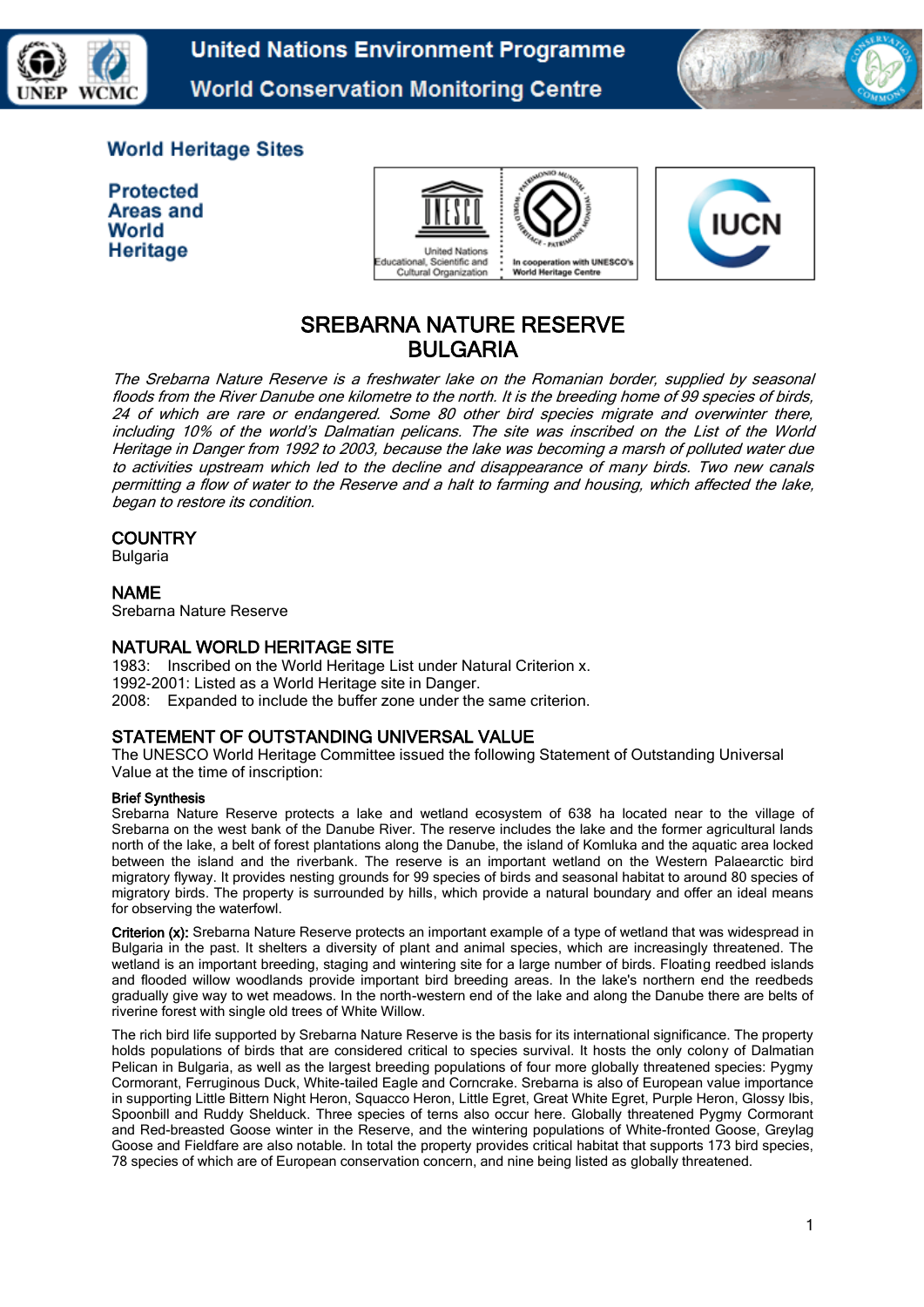#### Integrity

The property includes the largest lake left after drainage of the marshy zone along the Danube and was connected to the river until a dyke was built in 1949. Its current situation is therefore not completely natural and is maintained by water management measures. In 1994 a channel was constructed between the lake and the Danube river in order to ensure the annual flow of Danube waters into the lake during the spring months. The Reserve is a strictly protected area, and only carefully-controlled scientific research, and conservation management activities are allowed to take place within it. The site is relatively small, and only if other areas are also protected, in the region and on bird migration routes, can the key species of Srebarna Nature Reserve be expected to survive.

The property is protected by a 673 ha buffer zone which was created in 2008. This consists of a portion of the Srebarna Nature Reserve that is not part of the World Heritage property and 419 ha of land surrounding the Srebarna Nature Reserve, which is located within an adjacent protected area known as Pelikanite. The aim of this buffer zone is to prevent and reduce negative human impacts on the reserve.

#### Protection and Management Requirements

Srebarna Lake was the first wetland in Bulgaria to receive legal protection status and also the first to achieve international recognition. The lake was designated as reserve in 1948 to protect the diversity of birds it hosts. According to the 1998 law dealing with protected areas in Bulgaria, the property is classified as a "Managed Reserve", being exclusively State property. Management and control are carried out by the Ministry of Environment and Water and its regional departments. The reserve falls under the jurisdiction of the Regional Inspectorate of environment and water for the town of Russe. Besides its inclusion on the World Heritage List, Srebarna Lake is also protected as a Wetland of International Importance under the Ramsar Convention and as a UNESCO Biosphere Reserve. In 1989 the lake was designated as an lmportant Bird Area by BirdLife International. Its values are also recognised and protected at the European level. The property is also included in two Natura 2000 sites: the Srebarna Special Protection Area and Ludogorie-Srebarna Special Area of Conservation.

The property requires active management, and a management plan needs to be maintained and updated to guide this work. Keys objectives of the management plan are conservation management for the protection of its breeding bird populations, and the continued function of the property as a stopover site for migratory birds. Specific regimes are in place for a number of different zones in the reserve, according to their conservation value. Key management requirements for the lake are to maintain and restore its water system to as natural a state as possible. Vegetation management is also needed to optimize the conservation value of the property to birds. Control of human use and the active prevention of poaching and illegal fishing are also required on an ongoing basis. Monitoring of activities to ensure management plan implementation is required in relation to the achievement of clear targets that should be defined and updated in the management plan.

Protection of the values of the property also relies on measures outside its boundaries. The buffer zone of the property is important in preventing the introduction of non-local plant or animal species, pollution from domestic, industrial or other types of waste, hunting during bird nesting and breeding periods, burning of reeds, and other activities that could disturb the nesting and breeding bird colonies. Some of these issues also require measures beyond the defined buffer zone of the property. The linkage of the property with other reserves on the Romanian side of the Danube, and within the wider Western Palaearctic migratory flyway, would also enhance its integrity and the protection of its natural values.

#### INTERNATIONAL DESIGNATIONS

1975/2000: Designated a Wetland of International Importance under Ramsar Convention (1,357 ha). 1977: Designated a Biosphere Reserve under the UNESCO Man & Biosphere Programme (902 ha).

#### IUCN MANAGEMENT CATEGORY:

Ia Strict Nature Reserve

#### BIOGEOGRAPHICAL PROVINCE

Middle European Forest (2.11.05)

#### GEOGRAPHICAL LOCATION

Lake Srebarna lies in the flood plain of the Danube 1 km south of the river, on the northeastern Bulgarian border with Romania, 18 km west of the town of Silistra and 85 km southeast of Bucharest: 44° 05'N by 27° 07'E.

#### DATES AND HISTORY OF ESTABLISHMENT

1942: Declared a Wildfowl Refuge;

1948: Established as a Managed Nature Reserve of 600 ha by the Ministry of Agriculture and Food by Decree 2-11-931;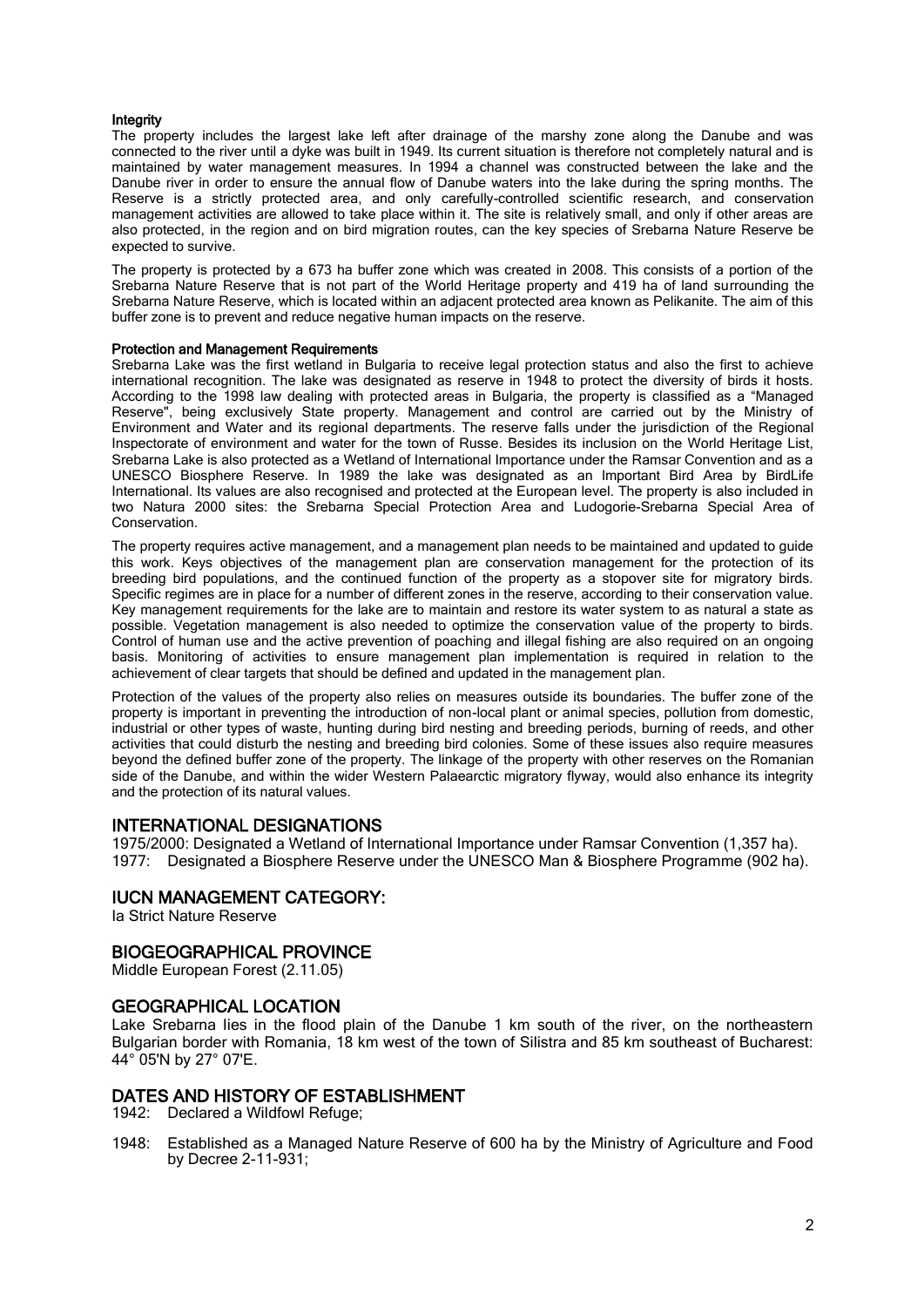- 1975: Designated a Ramsar Wetland site;
- 1977: Designated a UNESCO Biosphere Reserve;
- 1983: A buffer area of 542.8 ha was added around the Reserve;
- 1992-2001: Listed as an endangered World Heritage site because of degradation following drought and water loss due to works on the Danube upstream;
- 1993: Nature Reserve area increased by 302 ha by Ordinance 581. Site added to Montreux record of wetlands in danger;
- 2000: The Ramsar Wetland enlarged and renamed a Management Area;
- 2008: A buffer area of 673 ha added to the designated area.

# LAND TENURE

State, in Silistra province. Administered by the Ministry of Environment and Waters.

# AREA

638 ha including the Danube islands of Devna, Vetrine & Komlouka. The added buffer area is 673 ha.

# **ALTITUDE**

11m to 13.2m.

# PHYSICAL FEATURES

Srebarna is Bulgaria's largest river lake. It lies in the floodplain of the River Danube on sandy clay and clay over limestone. It was connected to the river until the construction of flood-control dikes in 1948 and 1978 which first hindered then prevented its annual flooding. From then on it was fed largely by underground springs with some run-off from the surrounding hills. But after drought between 1982 and 1994, the water fell to an average depth of one meter and became hyper-eutrophic with nitrogen and phosphorus from farm wastes, fertilisers, pesticides and sediment. The lake began to turn into a marsh with effects on phytoplankton, fish and bird life. It was reconnected with river water, partially in 1979 and completely in 1994. By 1999 the mean depth had recovered to 2.1m and the maximum was 3.3m. There are now about 120 ha of open water with over 400 ha of reed beds. The underlying soil is a 14m deep layer of loess. The surrounding land is marshy, and the islands in the river are regularly flooded. Just beyond the boundaries are low hills and farms (Bulg. Ac. Sci., 2000).

# CLIMATE

Northern Bulgaria has a continental climate of hot summers and cold wet winters. The mean January temperature is  $\sim$  -2°C, the extreme minimum  $\sim$  -35°C. The mean July temperature is 23°C, the extreme maximum, 41ºC. The average annual rainfall is 502mm. Summers have become drier over the last 25 years. (Bulg. Ac. Sci., 2000).

# **VEGETATION**

Srebarna is floristically a region of the Ukraine-Kazakh biotic province and is the only protected tract of natural land of any size in the lower Danube wetlands of northeastern Bulgaria. The Ramsar 2002 site description notes that 2,748 taxa have been recorded. These include 53% of Bulgaria's wetland species in a variety of wetland habitats: standing and temporary open water with submerged vegetation, river, seasonal marsh, stable and floating reed beds, swamp, flooded willow woodlands, hay meadows and poplar plantations. The dominant vegetation, covering two thirds of the reserve and forming a thick barrier around the lake, is the reed community *Phragmites australis* with lesser and greater reed-mace Typha angustifolia and T. latifolia and Schoenoplectus spp. It has mats of water lily Nymphaea alba, Potomogeton pectinatus, Hydrocharis and Lemna spp. and bushes of goat willow Salix caprea, grey willow *S.cinerea* and purple osier *S. purpurea*. There are 2 internationally and 11 nationally threatened species of plants (Bulg. Ac. Sci., 2000). Komlouka Island has a flood-forest of Salix and Populus species.

#### FAUNA

The avifauna is very rich: 233 species, some 52,350 being waterbirds. These include 80 migratory species, (55% of Bulgarian species), 24 of which give the Reserve its unique status as refuge for threatened or vulnerable species. The Reserve is an Important Bird Area and refuge for 12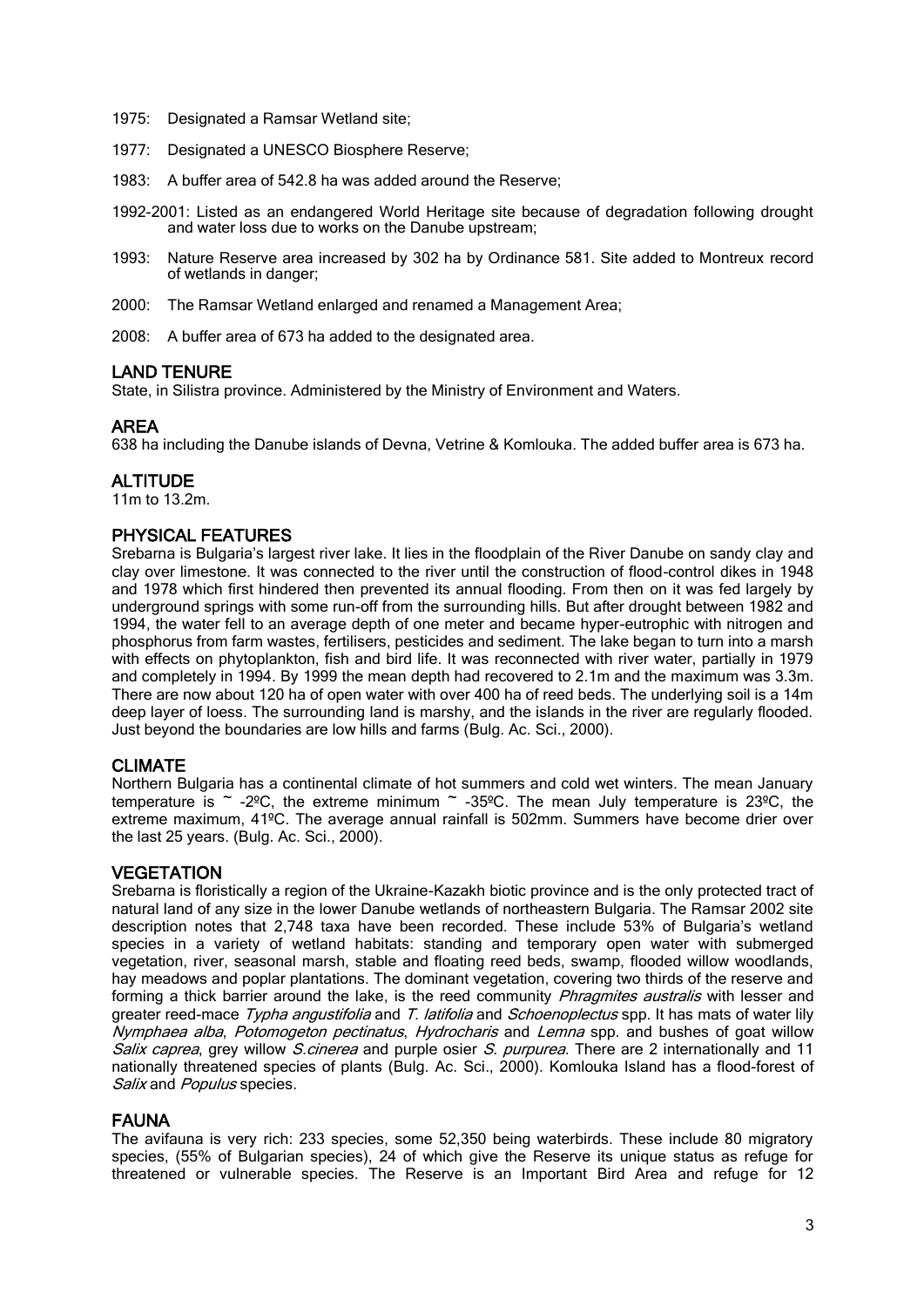internationally and 57 nationally threatened species (Kostadinova, 1996; Bulg. Ac. Sci., 2000). It is especially important for breeding waterbirds. There are 99 breeding species, and the only Bulgarian colonies of Dalmatian pelican Pelecanus crispus (VU: 120 breeding pairs in 2000) and great egret Casmerodius albus (10-20 pairs). The reserve is the only nesting place in Bulgaria for great cormorant Phalacrocorax carbo (over 560 pairs) and ferruginous duck Aythya nyroca (VU: 60 pairs), and is the largest wintering ground for red-breasted goose *Branta ruficollis* (EN:1,000 individuals). It is an important breeding ground for little cormorants *Phalacrocorax pygmaeus* (300 pairs), night heron Nycticorax nycticorax (60-100 pairs), little egret *Egretta garzetta* (80-100 pairs), squacco heron Ardeola ralloides (150 pairs), little bittern *Ixobrychus minutus* (20 pairs), glossy ibis Plegadis falcinellus (15-25 pairs), Eurasian spoonbill Platalea leucorodia (25-35 pairs), corncrake Crex crex, great bustard Otis tarda (VU) and five other heron species with some  $1,000$  nests. Important wintering species include mute swan *Cvanus olor*, white-fronted and grevlag goose Anser albifrons and A. anser (505 birds) and white-tailed eagle *Haliaeetus albicilla* (1-5 pairs, winter 2004). In 1999, a breeding colony of whiskered tern *Chlidonias hybrida* established itself. The figures from the Ramsar 2002 site description generally improve on those cited from the 1990s by Birdlife International.

There are 41 species of mammals - nearly half of Bulgaria's fauna: 4 carnivores, 7 mustelids, 3 ungulates and 18 or more rodents. There are 6 nationally and 4 internationally threatened mammals: otters Lutra lutra are occasionally found, steppe polecat Mustella eversmannii, marbled polecat Vormela peregusna and European wild cat Felis silvestris. Jackals Canis aureus, muskrats Ondatia zibethica, and racoon dogs Nyctereutes procyonoides have invaded the area, preying on the birds when they can. Wild boar *Sus scrofa*, roe deer *Capreolus capreolus*, red deer *Cervus elaphus* and hares Lepis sp. are still hunted nearby. There are 18 species of fish and 15 species of reptiles, 6 being endangered in Bulgaria including the rare asp Aspius aspius, and the Aesculapian ratsnake Zamenis longissimus; plus 12 amphibians: one, the eastern spadefoot toad *Pelobates syriacus*, was recently discovered in Bulgaria for the first time and is listed in the Red Book for Bulgaria. 36 species of the Odonata are recorded (Bulg. Ac. Sci., 2000).

# CONSERVATION VALUE

The Reserve combines wetlands with large inaccessible reed beds, making it a breeding ground for 99 species of birds, several of which are globally threatened. The population of the Dalmatian pelican is 9.6% of the Black Sea/Mediterranean total. Some 80 other bird species migrate and seek refuge here every winter. The Park is a UNESCO Biosphere Reserve, is contained by a Ramsar Wetland and lies within a WWF Global 200 Freshwater Eco-region.

# CULTURAL HERITAGE

Roman and later remains have been found just northeast of the Reserve at the fishing village of Vetren. Local people preserve traditional customs and dress, and there is an old settlement of the ultra-conservative Old Russian Believers in Tatarista, in next village east (Bulg. Ac. Sci, 2000).

# LOCAL HUMAN POPULATION

Srebarna, a village of 1,100 inhabitants, lies on the southwest edge of the marsh. Farming is the main occupation, supplemented by illegal fishing. Reeds may no longer be harvested from the lakeside.

# VISITORS AND VISITOR FACILITIES

There is a natural history museum in Srebarna which records 15,000 visitors a year, a third being students, and many being foreigners. There is a hide for viewing the pelicans, but tourism, hunting and commercial activities in the Reserve are strictly prohibited. The riverbanks are popular for fishing and picnicking. There are hotels at Vetren and Silistra.

# SCIENTIFIC RESEARCH AND FACILITIES

The Reserve is a relatively fragile ecosystem and only carefully controlled scientific research is allowed. It has been studied for several years mainly to establish the numbers of different species and the ecological conditions necessary for their long-term preservation. There is a field station of the Central Laboratory for General Ecology in Srebarna village which monitors the wetland ecosystem.

#### MANAGEMENT

Partial reconnection of the lake with the Danube in 1978, completed in 1994, was done to prevent the lake drying up and to restore its plant, fish and bird populations. But droughts, especially between 1985 and 1990, were destructive. In 1989 only 29 pairs of Dalmatian pelicans nested. However, artificial nesting platforms were built and fenced round and an average of 80 pairs now breed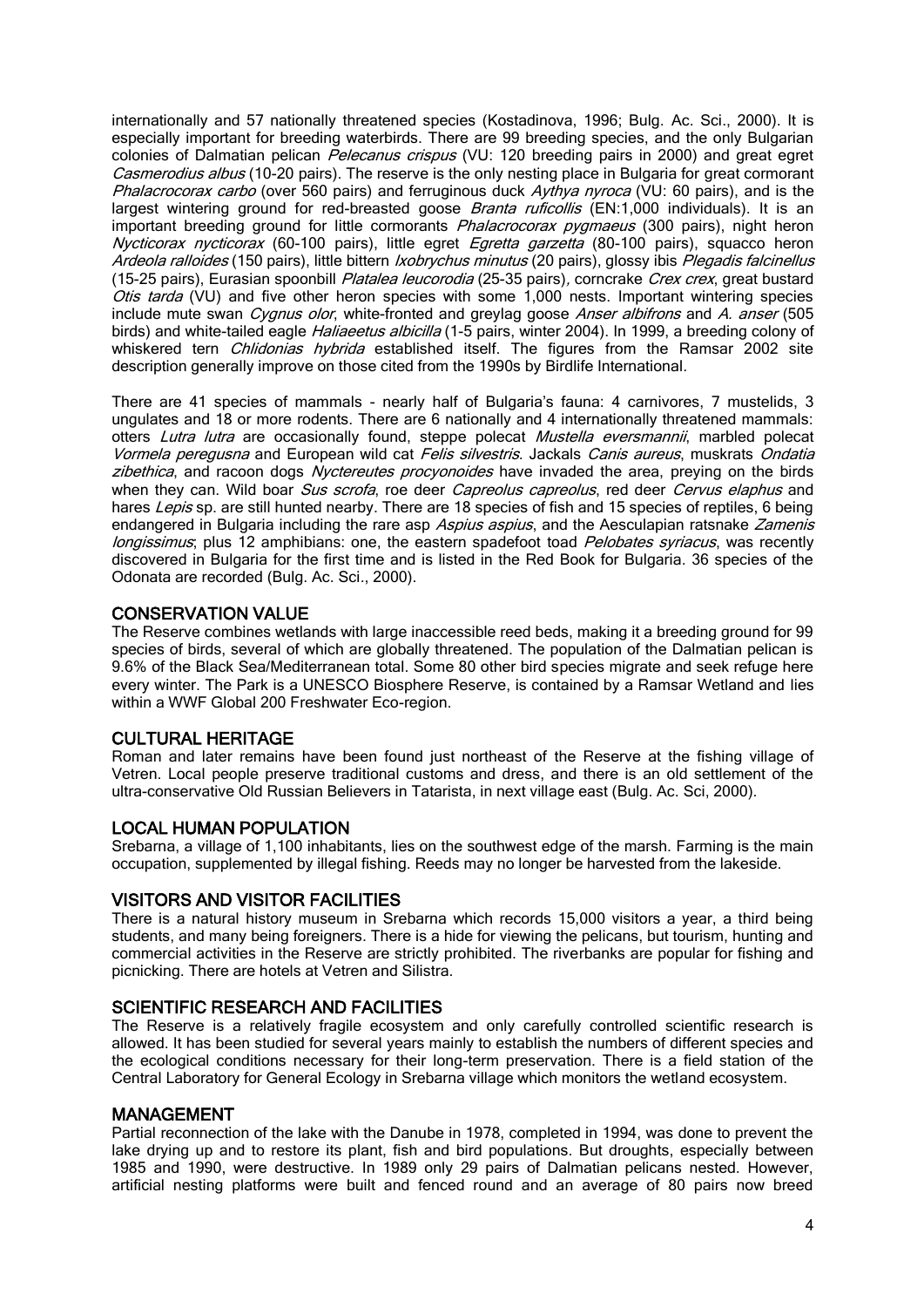successfully. Other mitigation was also successful, the lake's level restored and a management plan incorporating detailed research was funded following a WHC/IUCN/Ramsar mission in 1997. The whole reserve is well fenced and there is a buffer zone of 545 ha. Shooting is prohibited and access and the reserve is strictly limited to scientific staff with permits. In both 1998 and 2001 WHC/IUCN/Ramsar missions to the site were progressively impressed by the improvements achieved.

The establishment with Romania of a trans-boundary Danube Wetland World Heritage site has been suggested by the World Heritage Committee, including both banks and islands in the river (UNESCO, 1999). The Management Plan was published in 2000. It is well researched and documented, detailing 24 categories of natural resource with recommendations for their treatment. It recorded the total recovery of the Dalmatian pelican population and the gradual recovery of the Reserve. Conditional on commitment of the funding needed for future action, Srebarna was removed from the danger list in June 2002.

### MANAGEMENT CONSTRAINTS

The causes of the degradation of the lake and its wildlife were many but have now been largely overcome: cutting off water from the site by a flood-control dike in 1948, abandoning the reed harvest from 1975, dislocation of the seasonal flooding regime by the Iron Gates dam upstream in Romania, which also lowered the river bed, pumping of the lake's underground supply, increased pollution of the diminishing lake from farm wastes, fertilisers, pesticides and silt from eroded slopes with resulting infilling of the lake. Further threats have included fires, poison set for rodents, shooting, human disturbance and a long period of droughts between 1982 and 1994. Together these induced many harmful changes in the ecosystem. Severe nutrient enrichment followed which degraded the hydrology and biological productivity of the lake; there was rapid acceleration in vegetational succession, the formation of algal blooms and toxic gases, dieback of higher submerged vegetation and bottom fauna, depriving the fish and birds of food, and increase in the size and density of the fringing reed beds. This allowed foxes and jackals, wild boars and wild cats, to prey on nests and on the 100-year old Dalmatian pelican colony. Many species of birds declined or disappeared. The lake began to dry into a marsh. International attention and a program of constant monitoring under the new plan should ensure that none of these recur (Bulg. Ac. Sci., 2000). By 2005 the electrical generator needed for rapid sluice-gate action to prevent future pollution from the river had been provided through WHF funding. E.U. and Ukrainian commercial pressures to modify or canalise parts of the Danube to improve its use for transport may still revive these threats.

# **STAFF**

In 2000 there was a resident manager and two guards; also four scientists in the Ecological Field Station and five staff, including a biologist, in the Natural History Museum (undated information).

#### BUDGET

In 1997 SF30,000 was granted towards a management plan from the Ramsar Small Grants Fund.

#### LOCAL ADDRESSES

The Manager, Srebarna Reserve Management Authority, Srebarna Village, 7587 Silistra Region, Bulgaria.

The Director, Regional Inspectorate of Environment & Waters, 20,Priduvski St. 7000, Rouse, Bulgaria.

#### **REFERENCES**

The principal source for the above information was the original nomination for World Heritage status.

Bozhilova, E.D., Lazarova, M.A. & Strashevska, K. (1985). Geomorphological characteristics and development of the vegetation in the region of Srebarna Lake Bulgaria. Godishnik na Sofiiskiya Universitet "Kliment Okhridski" Biologicheski Fakultet 79(2): 99-109. (In Bulgarian).

Bulgarian Academy of Sciences (2000). Ramsar Site Management Plans-Bulgaria, Srebarna. Management Plan of the Srebarna Biosphere Reserve. Central Laboratory for General Ecology,Sofia.115 pp.+Appx.

IUCN (2008). The Red List Of Threatened Species. IUCN, Cambridge, U.K.